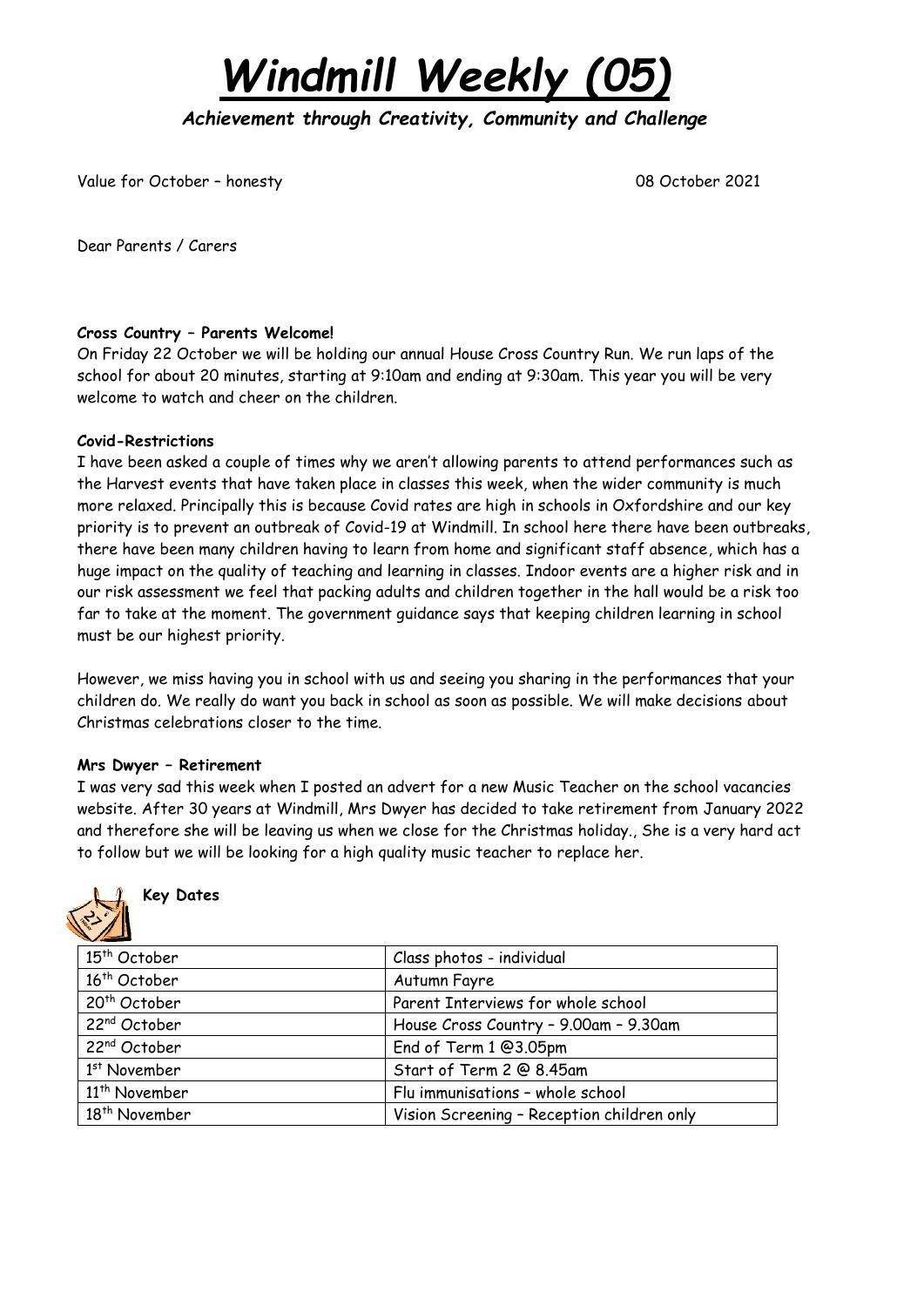8 days to go....

The Fayre is fast approaching. It is all shaping up nicely, but we do need a little bit of help for it all to run smoothly. Would anyone be free on the morning of the 16th October to help us to get set up? Or afterwards to help clear away?

If you can, please sign up for;

Morning Set up 9-11am **<https://signup.com/go/RTBJxSg>**

or Afternoon Clear up 4-5pm **[https://signup.com/go/BGkKzec](https://signup.com/go/BGkKzec%3C/span%3E)**

We also need your help to run the stalls. Stalls will be set up and ready to go with everything you need. You will get a set of instructions. It is all very easy to do and there will always be one of the Fayre team on hand to help if needed. Each slot is just 30 minutes long, which gives you plenty of time to explore the rest of what is on offer (or to sign up for another slot)!

Your Class Reps will have shared these links with you already, do sign up if you can.

Reception & Year 6 please sign up for Refreshments **<https://signup.com/go/bbexJjf>** Year 1, please sign up for, Tin Can Alley & Bash The Rat: **<https://signup.com/go/ZbdQdrv>** Year 2, please sign up for, Treasure Island & Hook a Duck: **<https://signup.com/go/gOvoFmC>** Year 3, please sign up for, Guess The Teacher & Buzzer Wire: **<https://signup.com/go/hRtYuHt>** Year 4, please sign up for, Welly Wanging & MUGA: **<https://signup.com/go/TbEQGEA>** Year 5, please sign up for, PTA stall: **<https://signup.com/go/JeJLZGy>**

We are also relying on parents to bring in goodies to share. We are looking forward to trying some delicious savoury and sweet home baked or shop bought treats. (Nut - free please). These can be brought in on the day of the Fayre or brought into school on Friday 15th. Please label any dairy free and gluten free items and make sure that containers have your child's name and class so that they can be returned to you.

## **Call for pumpkins!**

Can you add a pumpkin to your next shop? We need lots to make delicious soup for The Fayre. Please drop off any pumpkins in the box outside the office. These are needed by Thursday 14th at the latest please. Pumpkins need to be eating pumpkins or yellow squash. Not carving pumpkins please as these don't work in soup.

Thank you everyone, The Fayre Team

# **Second Hand Uniform Sale!**

Along with the great comeback of the Autumn Fayre, we are also having the great comeback of the Second Hand Uniform sale which will also take place during the Autumn Fayre.

If you have **good quality** jumpers, cardigans, trousers, skirts, pinafore (**NO SHIRTS please**) that your child no longer needs, please drop them off at the school office or bring them on the morning of the Fayre (Saturday 16th October). If these are inconvenient for you, just send me an email at cathyolive@hotmail.com and I can give you my home address.

Prices will be 1 ticket (50p) per item.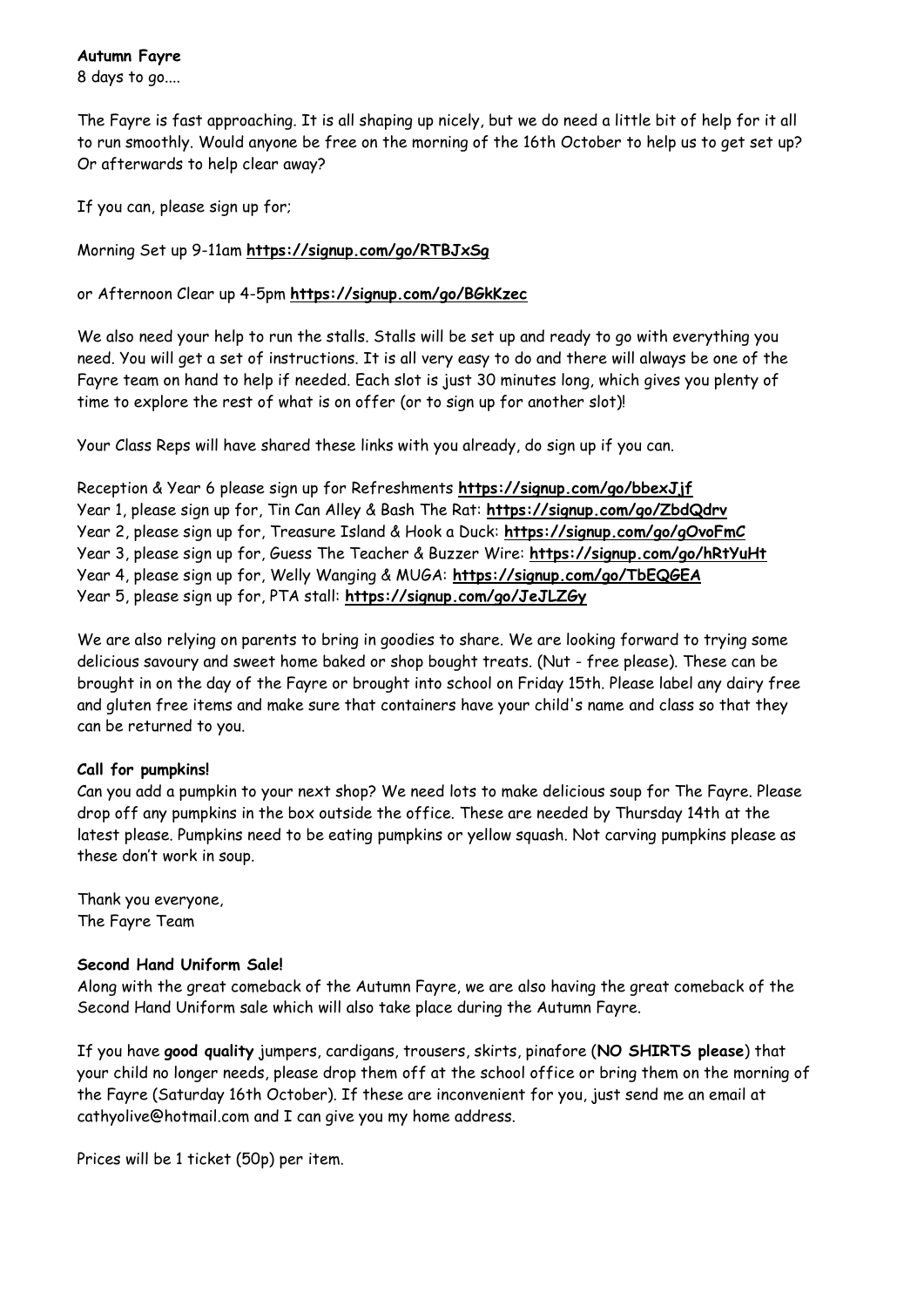# **Parents Evening**

Dear Parents/Carers,

We will soon be having our first Parents Evening of the year so that you can speak to your child's class teacher and find out how the first few weeks of term have been in school.

#### **All appointments will be taking place online**

## When?

Parents Evenings will take place during the week beginning 18th October. Different classes will have availability on different days, when you log in to the system, you can see which classes have availability on which days. Times vary from class to class, but all teachers have availability until at least 7pm on one day that week.

#### How to book

Parents need to visit: <https://windmill.schoolcloud.co.uk/>

Here you need to carefully fill in the details you gave to us when your child registered with the school. Once you login then you will be able to select your dates/times to meet with teachers. Confirmation will be sent via email to the address you logged in with.

# **Bookings will open to parents from Midday on Monday 11th October and close at 5pm on Sunday 17th October.**

We would like parents to make these bookings themselves but if you have any issues then please contact your child's class teacher as they can make an appointment on your behalf if needed.

## On the day

You can log back into the system using the same details as before. To take part in the video call please have a device (a mobile phone is recommended, but laptops or tablets should work as well) with a camera and microphone. Before you enter the call you can test the camera and microphone. Please make sure that you leave time for logging in and setup before your appointment. The system is on an automated timer and will move on to the next appointment automatically after ten minutes from your start time.

Here is a video showing parents how to log in and setup ready for video calls: <https://vimeo.com/473882995>

Best wishes, Andy Howe Deputy Headteacher

#### **100 Club**

The winning numbers are for the September draw are:

|           | ヂクド<br>1st<br>~~~ | <b>C</b> 4 E<br>2nd<br><b>LIJ</b><br>- | .<br>3rd<br>んぴ |
|-----------|-------------------|----------------------------------------|----------------|
| September | 80                | 107<br>107                             | o o<br>04      |

Congratulations to those that have won - you should have received an email about claiming your winnings. The club is currently full, but we will most likely have spaces again in the new year. Helen Baker.

## **Brass Lessons**

Mr Brinkley, our brass teacher, will be starting some beginners very soon. He gave a demonstration to the children in Y3 and Y4 last week and some children have already signed up for lessons.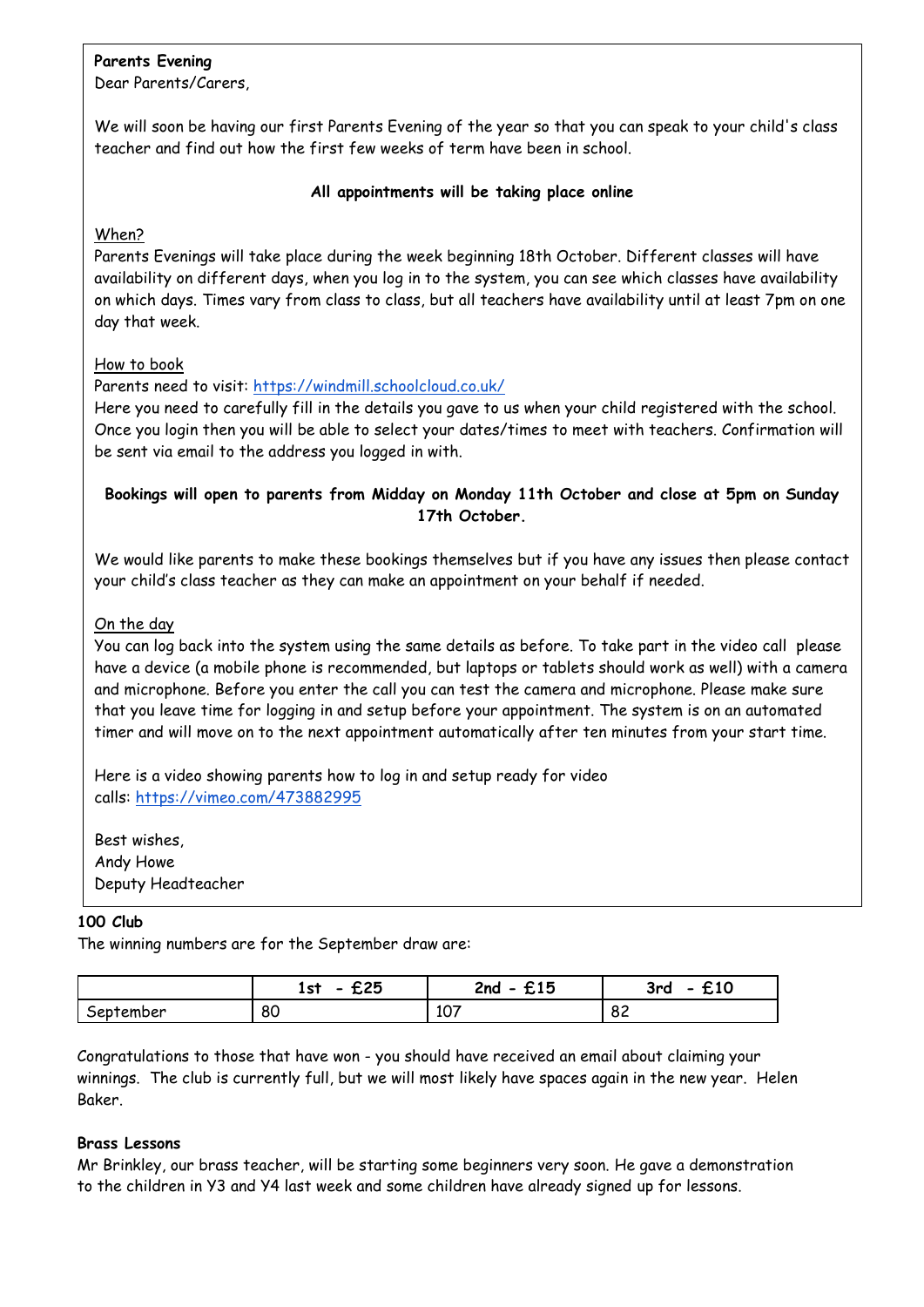If your child would like to learn trumpet, trombone, or French Horn, this is the link to sign them up with the Music Service: [www.oxfordshire.gov.uk/musicinterest](http://www.oxfordshire.gov.uk/musicinterest)

Lessons are in school time. Anyone who is registered for free school meals is entitled to free music lessons.

Please email me if you have any questions. Penny Dwyer – [pdwyer@windmill.oxon.sch.uk](mailto:pdwyer@windmill.oxon.sch.uk)

Yours faithfully

Krep

Lynn Knapp Headteacher

**(If any images below are missing please view the Newsletter on the School Website – [www.windmill.oxon.sch.uk\)](http://www.windmill.oxon.sch.uk/)**

## **The Oxford Baby Bank**

"Equipment Donation Morning" for The Oxford Baby Bank, Saturday 6th November.

We are in desperate need of the following equipment and would be grateful if anyone has the following in very good condition to donate.

Cots Cot-beds Moses baskets Playmats Bouncy Chairs Ikea High Chairs Coats/Snow-suits up to age 4 Microwaveable sterilisers Buggies : less than 5 years old (We realise this is a big ask but we aim to pass on equipment in very good condition as we are responsible for safety of working parts, brakes, wheels etc).

The donation morning will be held 10am-12pm at **The Methodist Church on the corner of Cowley Road and Jeune Street, OX4 1BN**